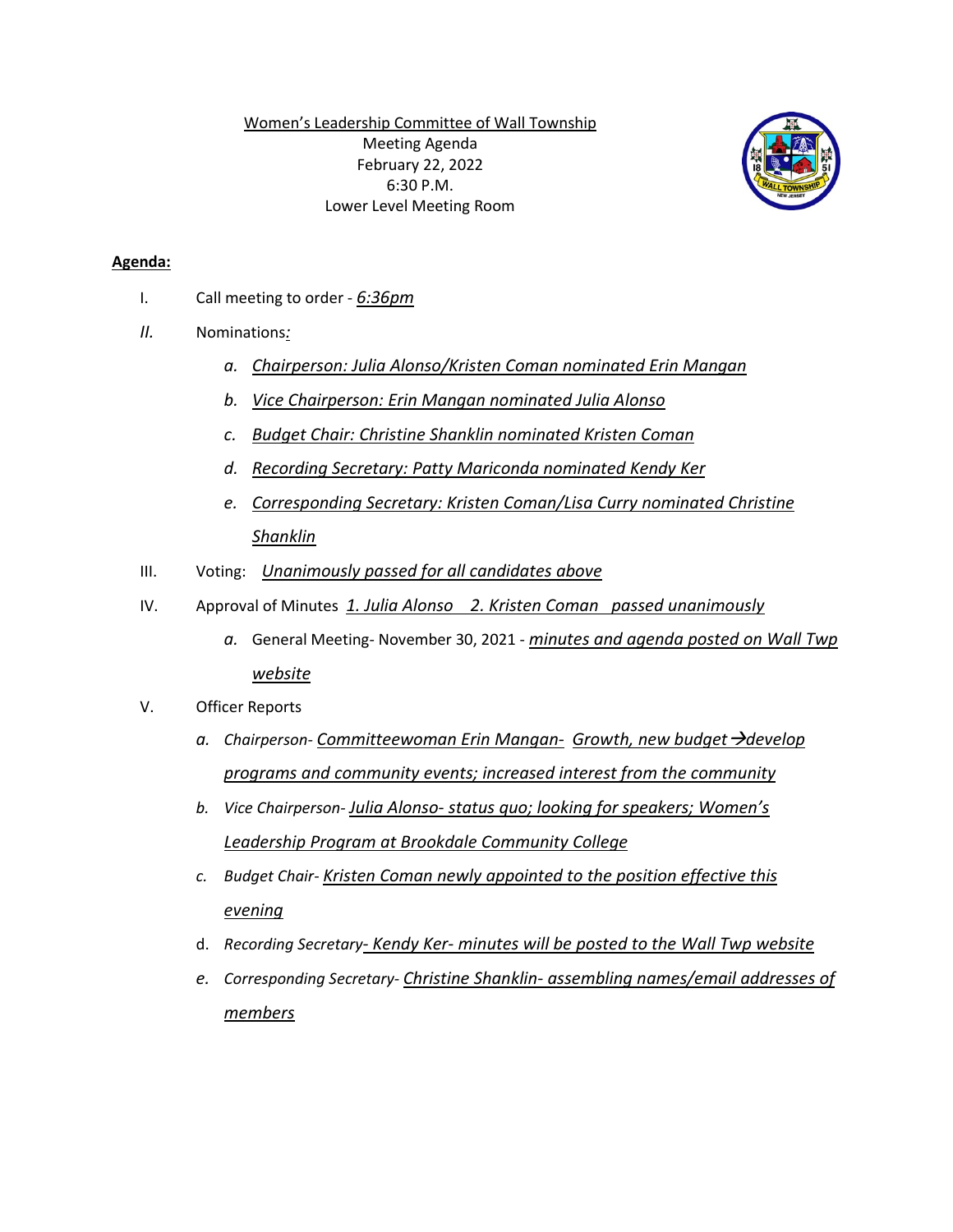- VI. Committee/Liaison Reports
	- a. Volunteers needed to chair subcommittees
		- i. Community Outreach
		- ii. Networking
		- *iii.* Mentoring
		- iv. Educational Programs

\* *Scholarship Committee presented scholarship application information to WHS; deadline for students to return completed applications is 3/4/22; donations can be made payable to the Twp of Wall, attention/memo WLC Scholarship; not a tax exempt donation because Wall Twp is not a 503c; Post scholarship applications and solicit donations on website and social media*

*v.* Young Women's Leadership- Patti Mariconda- *begins 3/15 for 13-18 year olds; plan to have an executive board for the YWLC and run themselves independently; initially have separate meetings and then gradually integrate with our WLC also; Leadership Themes will be explored such as: Media Literacy, Leadership and Government; Summer Service; Making a community impact; Environment activity; Yearly reflections; Notable speakers*

## VII. Old Business

- a. 2022 Meeting Schedule
	- i. Tue, Feb 22
	- ii. Tue, May 24
	- iii. Tue, Aug 23
	- iv. Tue, Nov 22
	- b. Liaison to High School/Intermediate School- Ivan Goldenberg
	- c. Membership Database/Email*—pay for email addresses with our own handle (ex: @womensleadershipcommittee (\$12 each); alternative is to get email*

## *addresses with the town handle*

i. Thank you Lisa Curry!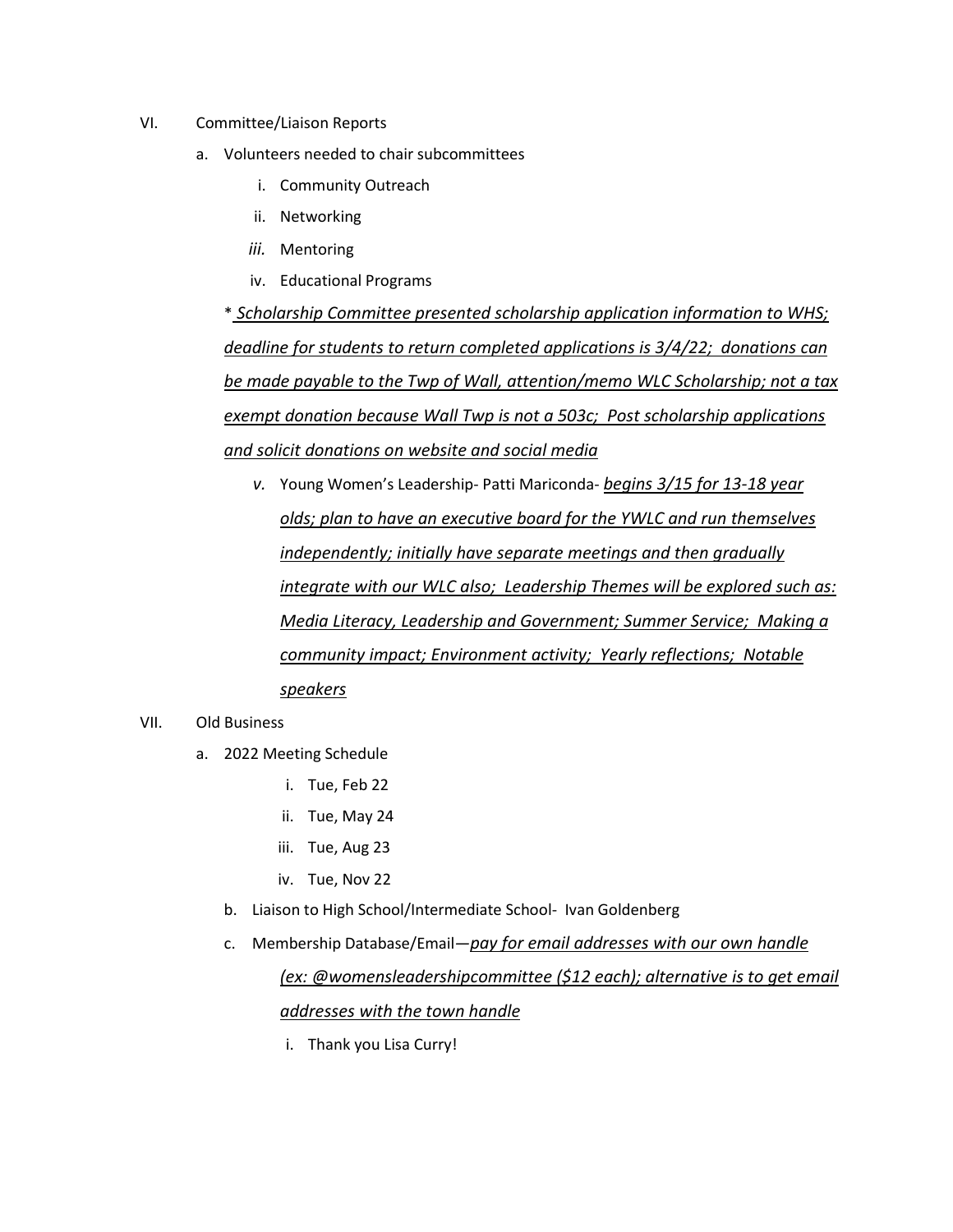- *d.* February Book Club- In the Company of Women by Grace Bonney; *details famous women and their journeys*
- e. Scholarship Fund
	- i. 3/4/22 Applications due back from students
	- ii. 4/15/22 Recipients due from committee
	- iii. 5/1/22 Checks due from committees
	- iv. 5/25/22 Scholarship Presentation @ WHS

## VIII. New Business

- *a.* Welcome Sgt. Amy Drackowicz- Liaison from Wall Twp Police Department- *very happy to attend WLC; will look into possible speakers*
- b. Complete Citizenship Leadership Application
	- i. Form Center\* Wall Township, NJ \* CivicEngage (wallnj.com)
- c. Young Women's Leadership Committee- *1st meeting is 3/15/22*
- *d.* Women's Leadership Shirt
	- *i.* Order online store \$20/shirt- *Kristen Coman designed the shirt, THANK YOU!, the WLC logo is incorporated into the shirt design; try to wear the shirt at events to engage additional community members, generate support; link to purchase the shirt is forthcoming; shirt color is black; Nick @ All Shore Screen and Print is our contact; cost of shirts includes the design and the template*
	- *ii.* Any extra money received will be put into the scholarship fund
- *e.* Remind App for Notifications- *will be setup and updated*
- f. Self-Care Night
	- *i.* Mindfulness/Meditation/Yoga- *location is MetaYoga in Neptune; after exercise, time for socializing, bring appetizers/snacks etc*
- *g.* Diana Grossman Speaker-Event*—Legislation for anti-bullying; Grassroots movement for young women; recruit police department; activity to "Be kind"; fortify students against social media; Kids Day America*
- h. Upcoming Community Events